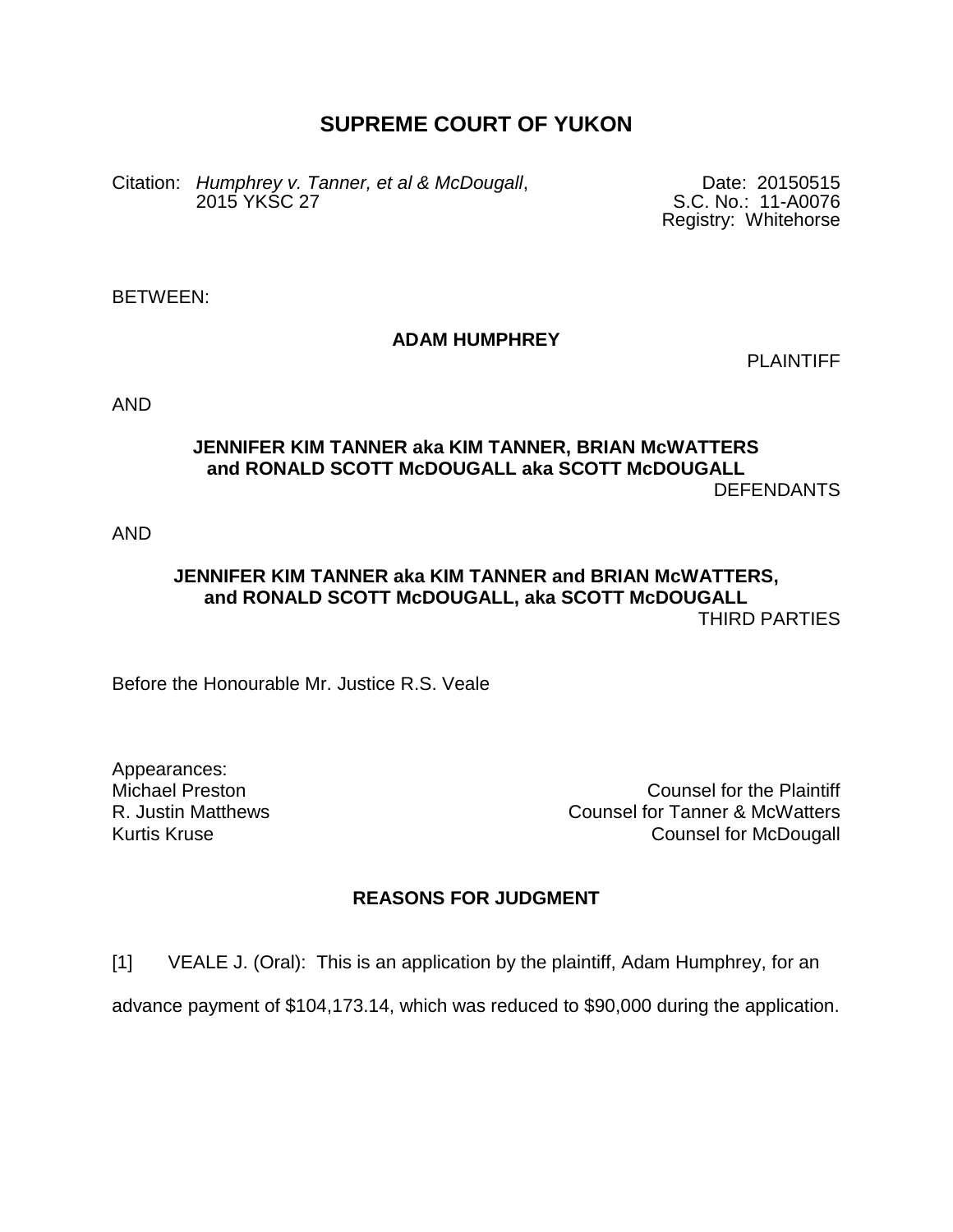[2] Mr. Humphrey was injured in a motor vehicle accident on December 12, 2009.

The defendants have admitted liability and have already advanced \$100,000 in a

previous adjournment, which took place in September 2014.

[3] The defendants submit that the Court should only order the applied-for advance if

Mr. Humphrey has established the special circumstances required in granting such an

exceptional and extraordinary remedy.

[4] This application arises from the adjournment of the March 2015 trial, which was

adjourned on December 12, 2014, to the new trial dates of February 15 to

March 11, 2016.

## **Law for advance payments**

[5] Section 155(1) of the *Insurance Act*, R.S.Y. 2002, c. 119, reads as follows:

If an insurer makes a payment on behalf of an insured under a contract evidenced by a motor vehicle liability policy to a person who is or alleges to be entitled to recover from the insured covered by the policy, the payment constitutes, to the extent of the payment, a release by the person or their personal representative of any claim that the person or their personal representative or any person claiming through or under them or because of the *Fatal Accidents Act* may have against the insured and the insurer.

[6] Section 155 does not expressly provide that the injured person may apply for

such advance payments. However, the case of *Serban v. Casselman*, [1995] B.C.J.

No. 254, 297, at paras. 8 through 11, establishes the following discretion, which I

summarize:

1. There is jurisdiction under Yukon Rules 1(15) and 41(8) to order an advance payment.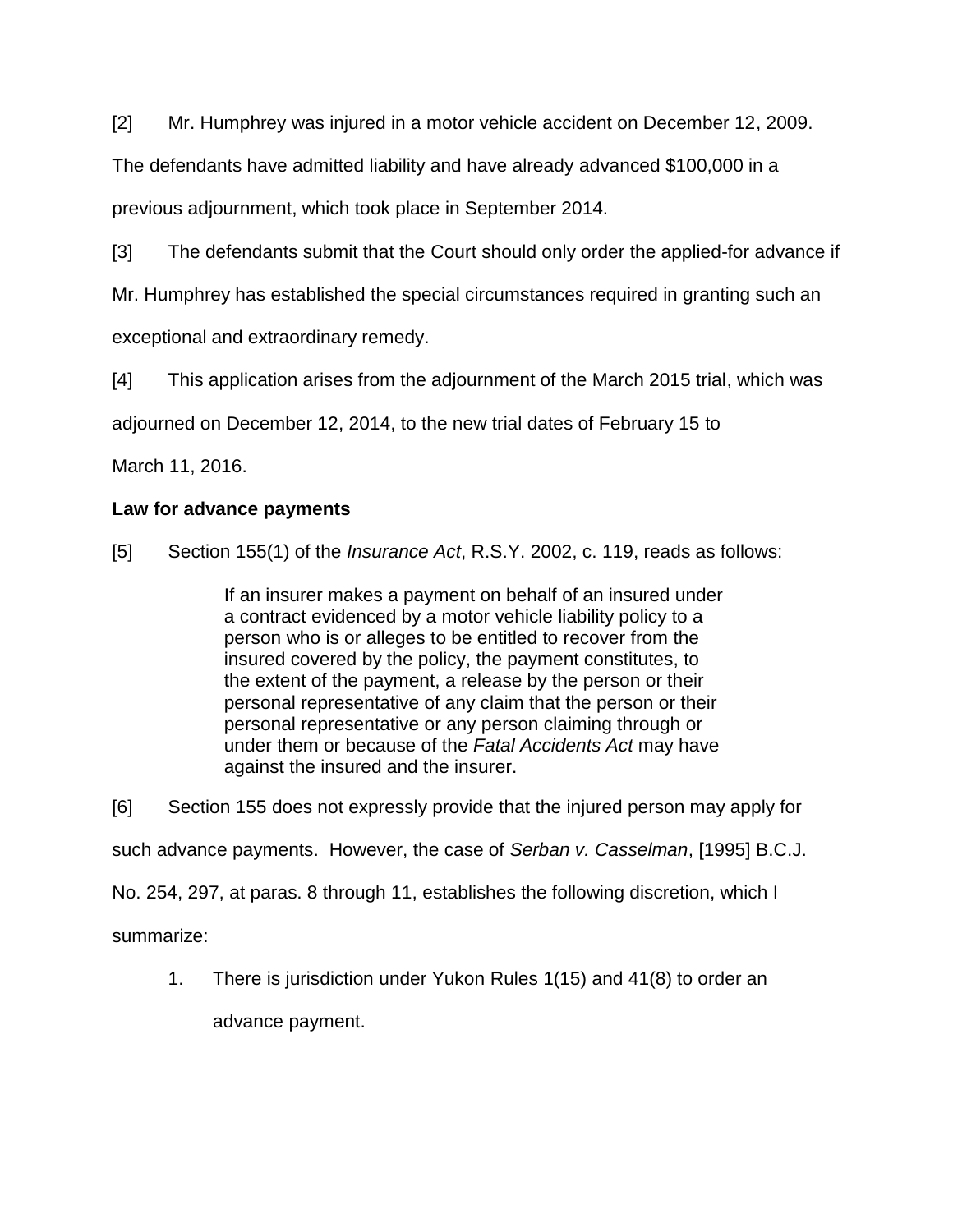[7] Rule 1(15) states as follows:

When making an order under these rules the court may impose terms and conditions and give directions as it thinks just.

[8] Rule 41(8) states:

The court may order the adjournment of a trial or fix the date of trial of an action or issue, or order that a trial shall take precedence over another trial.

2. The terms of such an order must be just in all of the circumstances.

Specifically, the order that the payment be made on account of damages

prior to the assessment of damages must be a just one. There must be a

proper exercise of discretion to make such an order.

3. The rule on advance payments is not restricted to circumstances where

the adjournment is brought about by the fault of one party or where the

conduct of the litigation demands such an order.

4. An order for advance payments should only be made in special

circumstances and should not be made unless the judge who makes it is

completely satisfied that there is no possibility that the assessment of

damages will be less than the amount of the advance payments.

[9] Counsel for the defendants submit that the test set out in *Bexson v. Williams*,

[2014] A.J. No. 713 (A.B.Q.B.) at paras. 9 and 10, should apply.

[10] Paragraph 9 of *Bexson* states:

There was considerable argument regarding the applicant's burden of proof to succeed with this application, taking into account the social policy objectives of section 581(5) of the *Act*, that allows an applicant continuing access to justice where the very injury sustained might impede recovery because they have placed the applicant in a precarious financial position.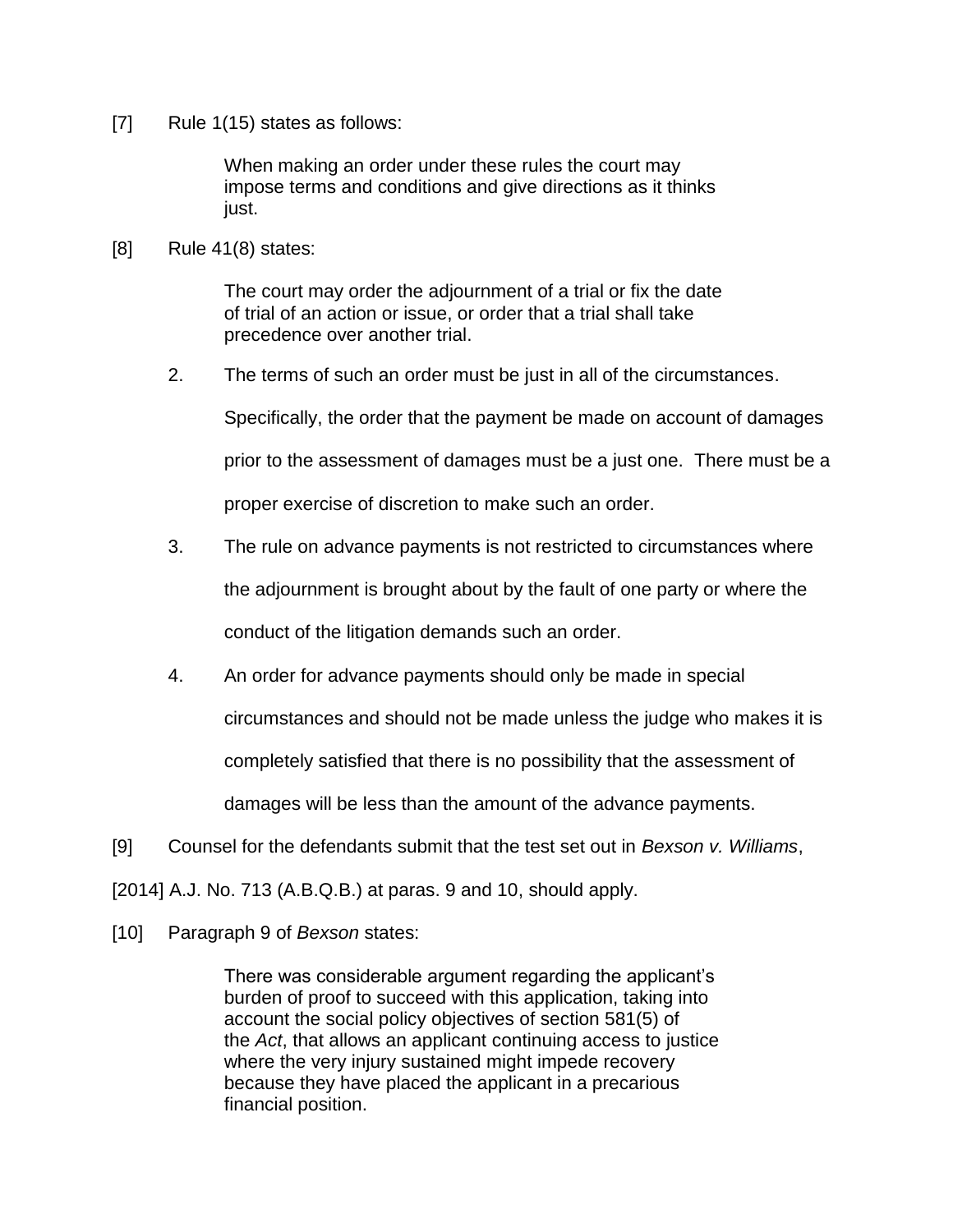### [11] Paragraph 10 states:

The applicant need not prove his case on a balance of probabilities at this early stage, but the applicant must, at least, demonstrate that on a balance of probabilities his inability to meet the necessities of life is probably or more likely caused by the accident. In other words, the applicant must demonstrate on a balance of probabilities and with the evidence available to the Court that he will probably meet the civil standard of proof at trial for the recovery he seeks. The applicant's authorities support this conclusion.

[12] These paragraphs are clearly based on s. 581(5) *Insurance Act*, RSA 2000, c.I-3

and s. 5.6(3) of the *Fair Practices Regulation*.

[13] Section 5.6(3) reads as follows:

The Court may make an order under section 581 of the Act ... where the Court is satisfied that

- (a) as a result of the injuries of the claimant, the claimant is unable to pay for the necessities of life, or
- (b) the payment is otherwise appropriate.

[14] The Alberta Court of Appeal in *Shannon v. 1610635 Alberta Inc.*, 2014 ABCA

393, confirms at para. 11 that "satisfied" is the test for causation, neediness, and

otherwise appropriate grounds.

[15] In my view, this narrower test for advance payments is based upon s. 581(5) of

the *Insurance Act* in Alberta rather than the principles set out in *Serban v. Casselman*,

which applies the test that the judge must be completely satisfied that there is no

possibility that the assessment of damages will be less than the amount of the advance

payments.

[16] In the case at bar, the jurisdiction arises under Rules 1(15) and 41(8), as

previously set out, and does not require the direct causation between the injury and the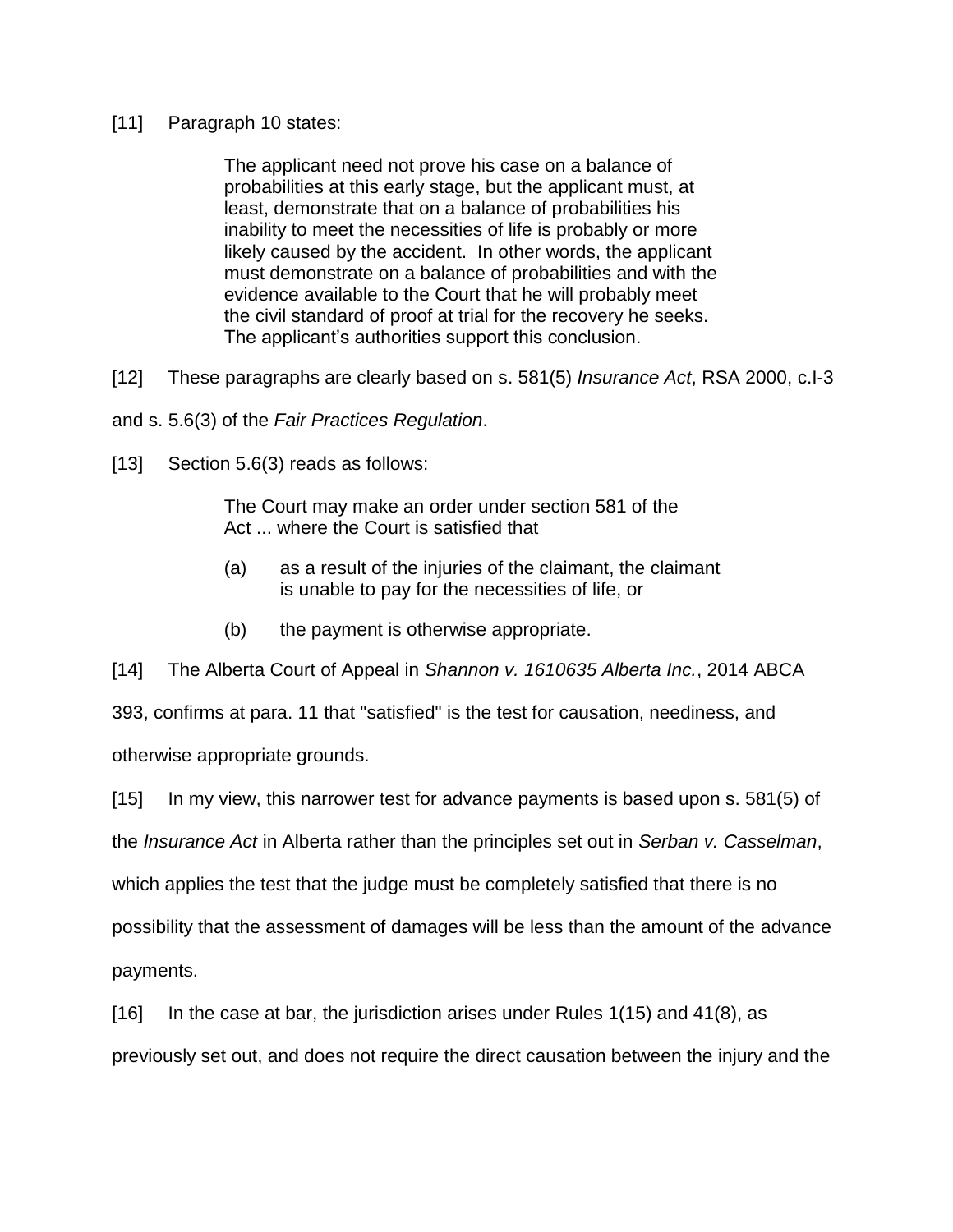inability to pay for necessities of life that counsel for the defendant seeks to apply in the case at bar.

- [17] I find that the criteria in this jurisdiction should be:
	- 1. Jurisdiction arises from the adjournment or other appropriate order and the power to impose terms and conditions;
	- 2. Liability must be admitted or liability has been decided;
	- 3. The length of delay must be significant;
	- 4. The delay will cause financial hardship; and
	- 5. The judge must be completely satisfied that there is no possibility that the assessment of damages at trial will be less than the amount of the advance payments.

[18] In *Van Gils v. Grandmaison*, 2013 BCSC 613, at para. 13, Schultes J. describes the fifth criterion as "a negative assessment - identifying the point below which the damages award will not fall."

[19] In the case at bar, there is no dispute with respect to criteria 1, 2, and 3 set out above. The main dispute focuses on criteria 4 and 5, that is, the financial hardship and whether the "completely satisfied test" has been met.

### **The injuries**

[20] Mr. Humphrey was injured in a motor vehicle accident caused by the crash of the two defendants' vehicles causing the McDougall vehicle to hit the driver side of Mr. Humphrey's vehicle.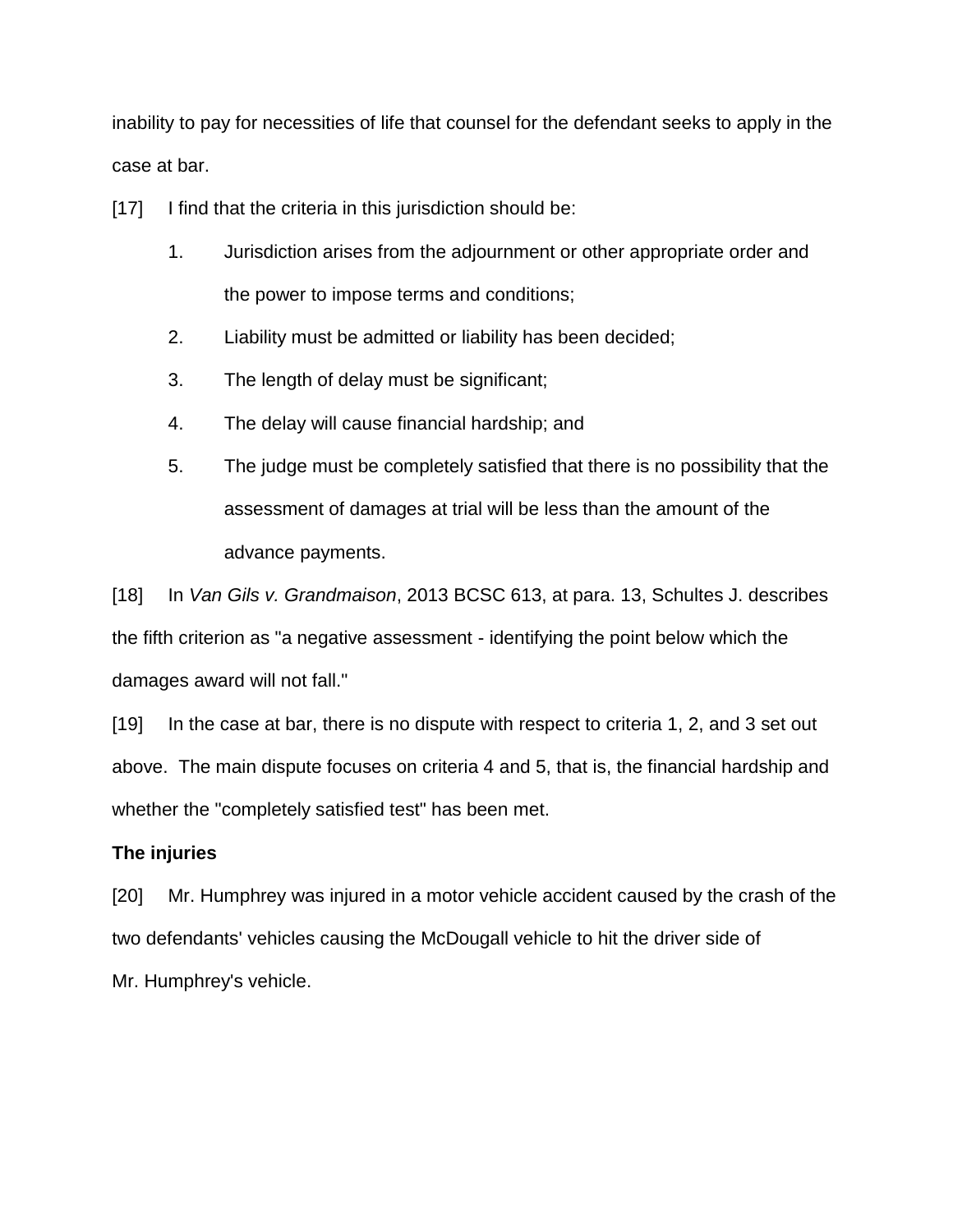[21] There are three injuries:

## **1. The back injury**

[22] This can be described as a neurologic deficit with numbness and weakness in his left leg from the L5 and S1 nerve root. He has chronic radiculopathy and pain. It is agreed that the back injury is permanent but there is a major dispute about causation. [23] Dr. Hirsch, a specialist in physical medicine and rehabilitation, on behalf of Mr. Humphrey, says:

> It is my opinion that in the absence of the subject motor vehicle accident, Mr. Humphrey would not have developed low back pain, left shoulder pain, left knee pain, or sensorimotor symptoms involving his left lower extremity.

[24] To the contrary, Dr. DiPersio, a specialist in physical medicine and

rehabilitation -- a defence expert -- says that the back condition developed

post-accident, not at the time of the accident, and his total disability from all work started

in April 2013, three years after the accident. He suggests that the ruptured disc did not

occur in the accident.

[25] Dr. Turnbull, a neurosurgeon for the defence, has read the medical file and he

agrees with the interpretation of Dr. DiPersio.

[26] Dr. Turnbull states:

… It is highly probable that the degenerative changes that led to Dr. Humphrey requiring surgery would have evolved in a similar fashion had the subject MVA never occurred.

## **2. The shoulder injury**

[27] Mr. Humphrey had a significant pain in his left shoulder and consulted an orthopaedic surgeon, Dr. Regan, in October 2010 for an anterior and posterior labral tear, impingement syndrome, and paralabral cyst. On December 16, 2010, Dr. Regan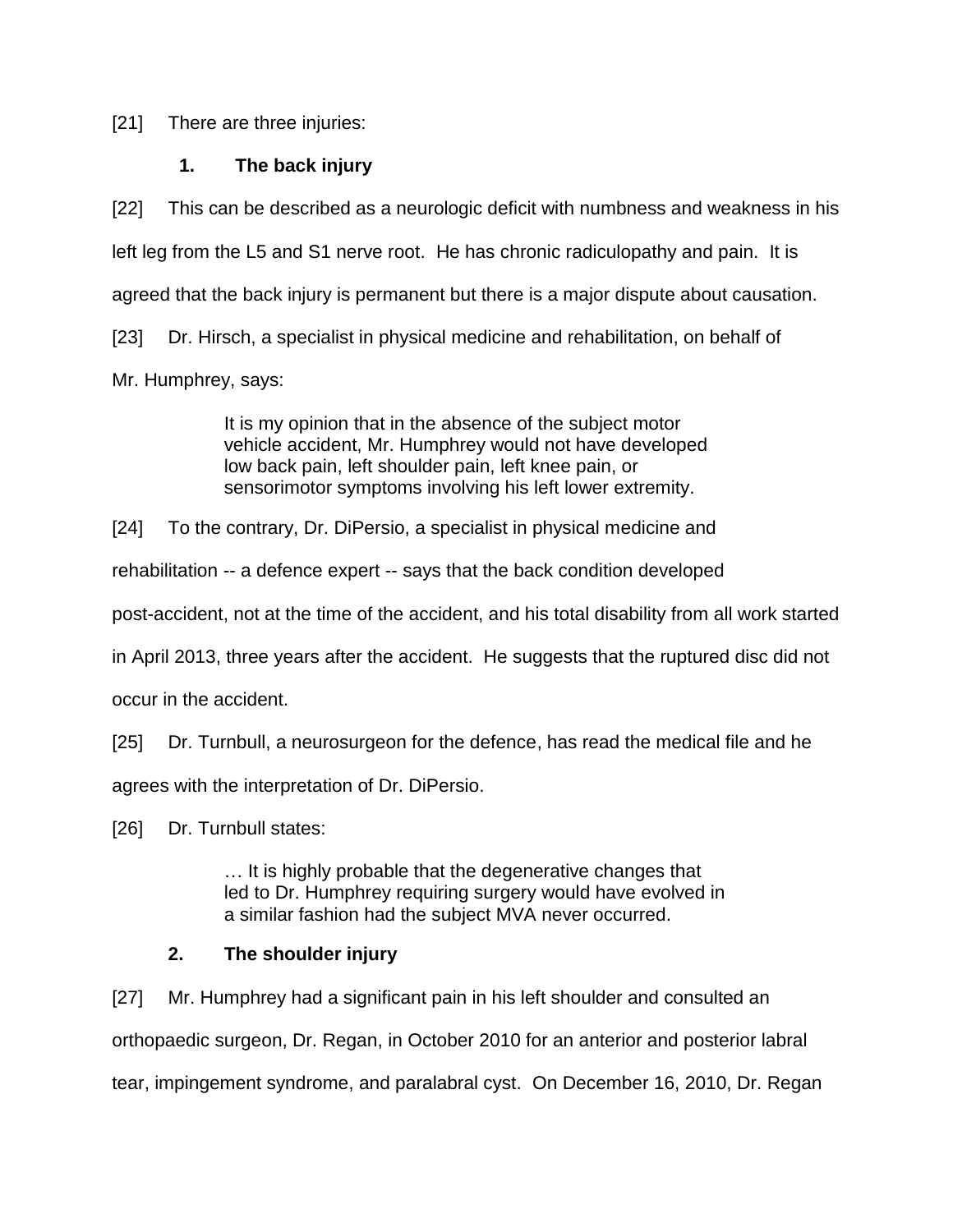performed an arthroscopic anterior and posterior labral repair, cyst excision, and arthroscopic subacromial decompression. Mr. Humphrey still has residual problems and is at risk of developing degenerative arthritis in his left shoulder and decline in his left upper extremity function.

[28] Dr. DiPersio agrees that the shoulder injury was caused by the accident.

#### **3. The knee injury**

[29] Mr. Humphrey experienced a pain in his left knee and a tear causing locking. It was mostly resolved by the summer of 2012. There is no disagreement that the accident caused the knee injury.

[30] Because there is a great deal of controversy about the cause of his back injury and his disability from working arising in April 2013, counsel for Mr. Humphrey has put forward an assessment of damages based on the shoulder injury alone to meet the completely satisfied or negative assessment test. Counsel for the defendants submits that the entire injury and causation issue must be considered.

[31] I take no issue with addressing the shoulder injury alone in the particular circumstances of this case because it simplifies the negative assessment analysis without distorting it in any way.

[32] Counsel for the defendants submits that the Court must include in its consideration that Mr. Humphrey's back injuries are symptoms that are related to pre-existing degenerative conditions that would have developed whether or not the accident occurred.

[33] They say:

It is not beyond possibility that the loss of income was largely caused by his low back problems, not the accident.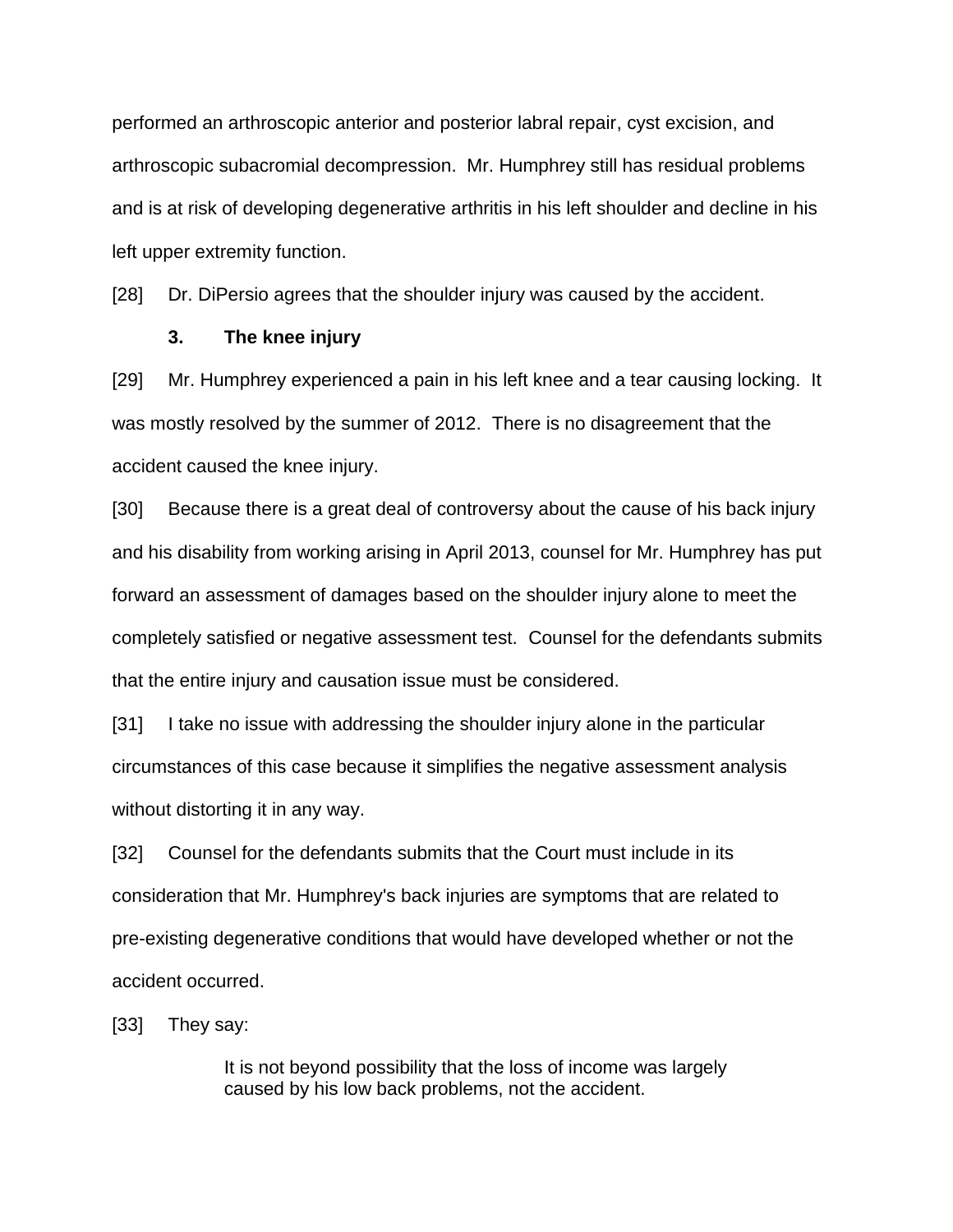[34] In my view, that is a somewhat speculative submission and cannot and should not be determined on this application. In any event, it would not result in a reduction of the assessment of damages for the shoulder injury, which was treated separately from the back and knee injuries by Dr. Regan in December 2010. Dr. Regan's follow-up examination on October 19, 2011, found that Mr. Humphrey still had some impingement syndrome in his left shoulder. Dr. Hirsch concluded on October 7, 2013, that he was still experiencing intermittent pain in his left shoulder.

#### **The impact on his income**

[35] Mr. Benning's report shows that Mr. Humphrey's income rose from 2006 at \$109,932 to 2009 at \$194,399, and then fell dramatically in 2010 onwards. He had to reduce his work week by 50 percent in October and November 2010. He was unable to work at all from the surgery in December 2010 and a rehabilitation period of six months. The calculation of the wage loss is dependent upon the accuracy of Mr. Benning's calculations of a loss of \$15,201 net income per month. That loss of earnings claim is \$91,206.

[36] Counsel for the defendants submits that he moved his business to downtown Whitehorse from the suburb of Riverdale, so that the net income loss may not be a valid assumption. In my view, there's no evidence to support that submission and I accept the income loss at a claim of \$91,206.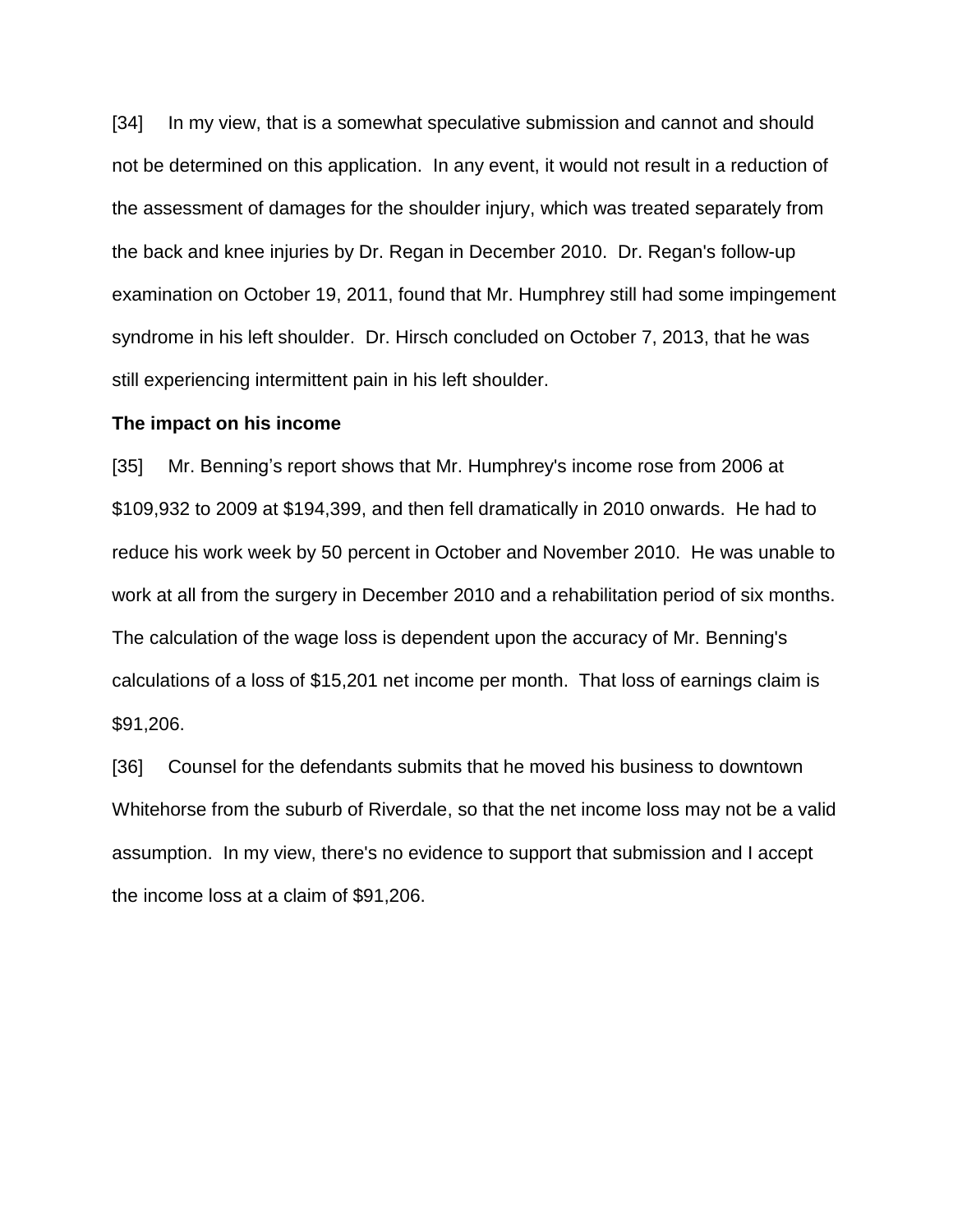#### **Financial hardship**

[37] Mr. Humphrey has provided a detailed affidavit to support his application. He states that he has not worked since April 7, 2013. In August 2013, he had to close his chiropractic business.

[38] I point out that there is no claim for the income loss incurred after April 2010 in this application, so the back injury and the close of his business are not part of his application for the \$90,000 advance payment.

[39] However, he has no income but for his wife's maternity leave income of \$2,000 per month and he has a rental income of \$1,600 per month. His wife apparently will be returning to work and the rental property was purchased after the accident. Counsel for the defendants submits it cannot be part of the hardship claim.

[40] The defendants further submit that Mr. Humphrey's wife will return to work in the near future with a gross income of \$5,400 per month, less taxes and daycare expenses, so it is not really a comparison of \$3,600 per month income as opposed to the household expenses of approximately \$7,204 per month.

[41] His debt, however, includes:

- (a) \$68,000 in personal loans from family and friends;
- (b) credit card balances totalling \$24,000;
- (c) \$29,500 on an RBC five-year term loan at \$700 per month; and
- (d) \$350,000 home lines of credit to purchase the income generating property.

[42] And I interject here to say that the purchase of the rental property is not part of my evaluation of his financial hardship.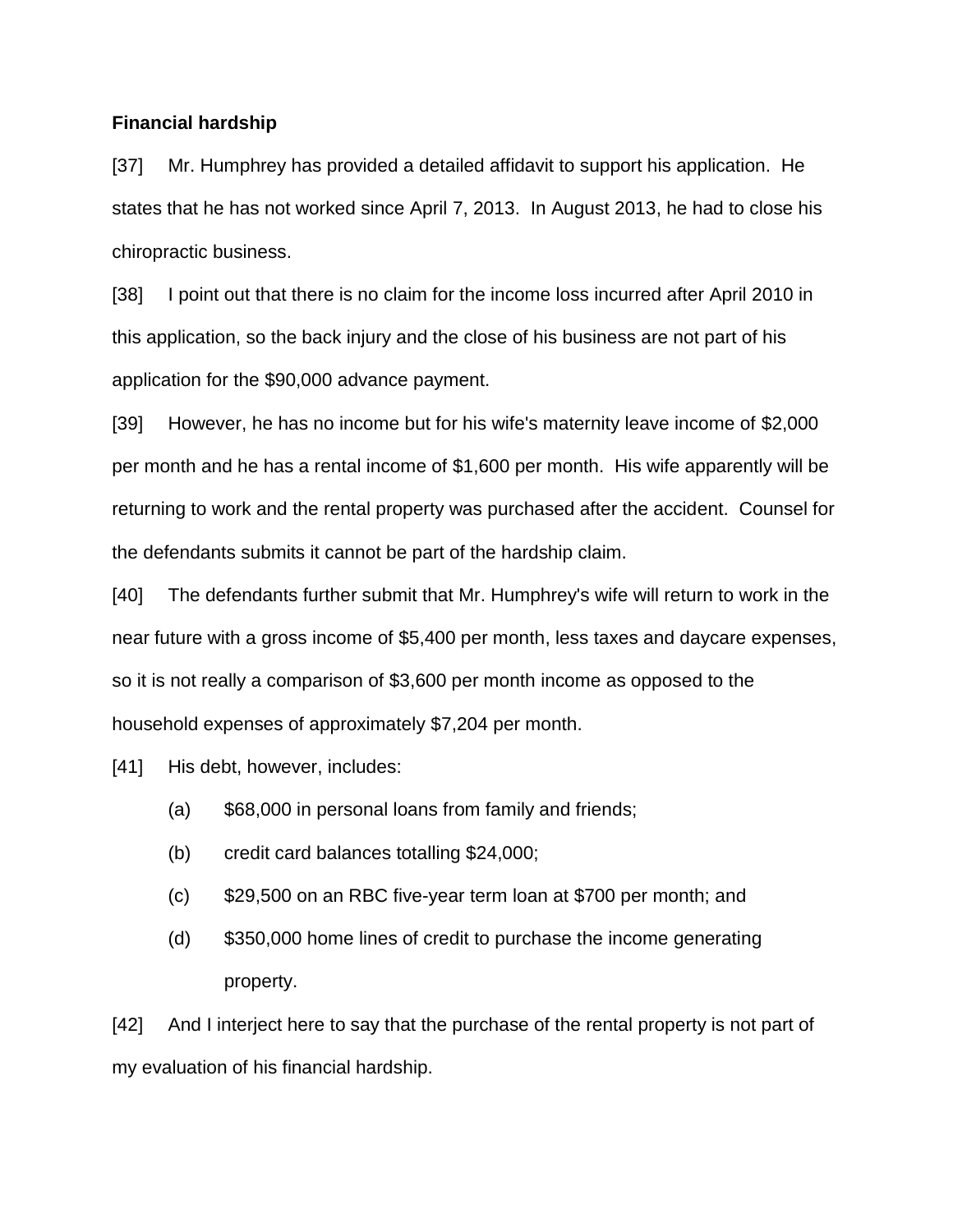[43] He has monthly medication and therapy expenses totalling \$1,740 per month and he acknowledges he will have to cut back on those.

[44] He has monthly expenses that may not be met, such as:

- (a) \$9,400 in home repairs;
- (b) \$4,700 in vehicle repairs; and
- (c) \$6,000 for a lease-to-own sleep apnea machine.

[45] The emotional impact of all this debt and his injuries are taking a toll on his marriage.

[46] The first advance of \$100,000 in June 2014 was applied to approximately \$20,000 in disbursements paid to his previous counsel; \$10,000 placed in a cash account; and \$70,000 paid on the RBC lines of credit. He provided the detail of these expenses and I take no issue with those payments.

[47] The monthly household debt of \$7,204 is broken down into categories of:

- medical: \$1,700;
- home, home taxes, and expenses: \$865;
- utilities: \$947;
- vehicle: \$373;
- financial and loan obligations: \$2,436; and
- miscellaneous: \$1,750.

[48] Counsel for the defendants point out that some of these are soft numbers without receipts. But in my view, a critical review of these would still result in a monthly expense of \$6,000. While his wife's return to work may result in an improvement in his financial situation on a monthly basis, it would not completely resolve his monthly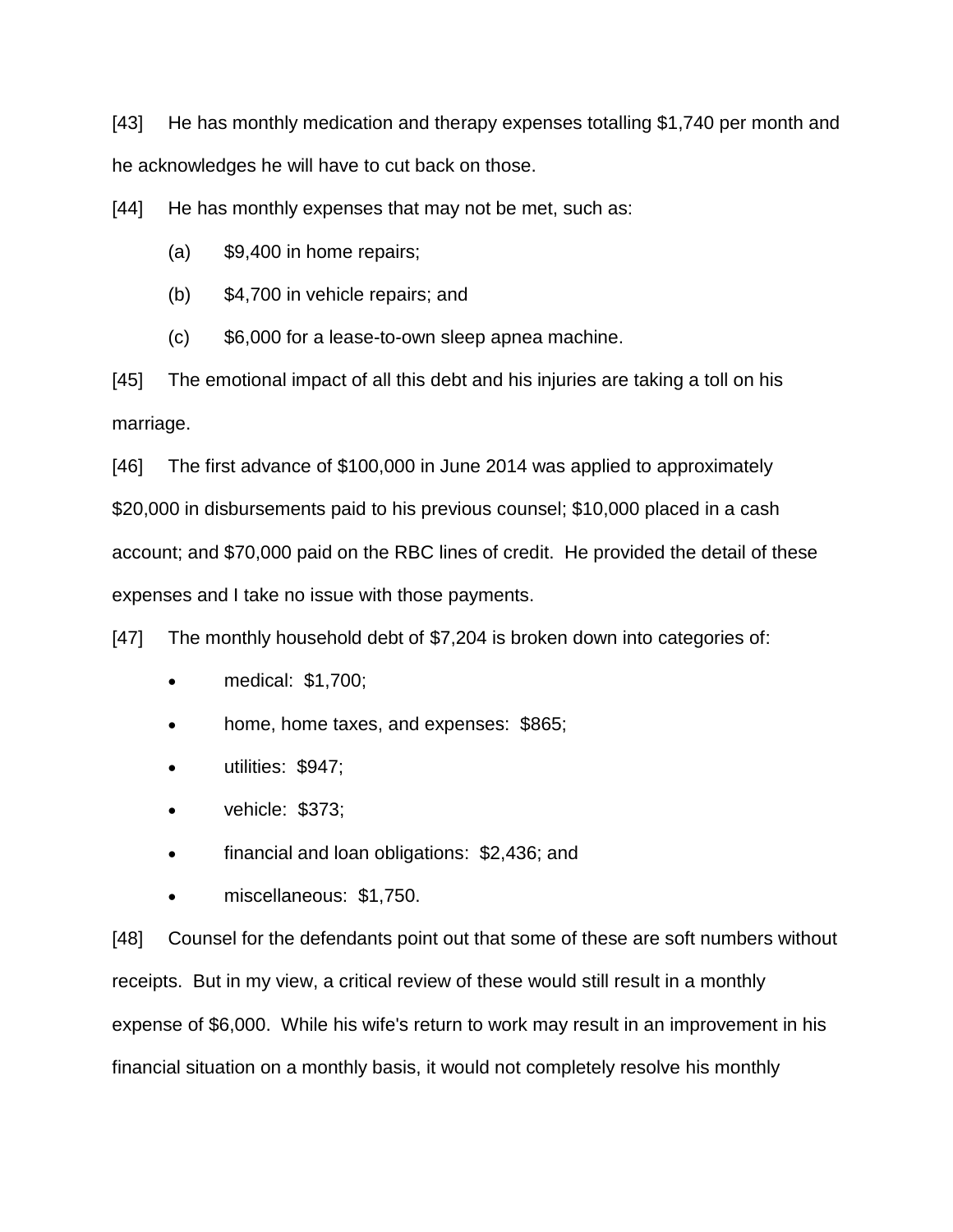problems nor would it absolve his personal debt obligations, excluding the rental property.

[49] The worst-case scenario, or negative assessment, is calculated as follows:

- 1. Past loss of income for the shoulder injury: \$91,206;
- 2. Non-pecuniary damage for the shoulder (based on two cases between \$50,000 and \$70,000 dollars): \$60,000;
- 3. Special damages (Exhibit L) for the shoulder injury with detail provided: \$19,131.96; and
- 4. Incurred disbursements for shoulder (Exhibit K), which I assess at: \$13,601.55.

[50] I have excluded the \$19,558.63 disbursements paid to his previous lawyer, as they were not shoulder specific. The \$13,601.55 relates specifically to the shoulder injury.

[51] The total is \$183,939.51, which I round to \$184,000.

## **Conclusion**

[52] I am completely satisfied that there is no possibility that the assessment of damages will be less than \$184,000. Deducting the \$100,000 advance payment, already made, leaves \$84,000, which I order to be paid to Mr. Humphrey as an advance payment as a condition of the December 12, 2014 adjournment. The advance payment is conditional on Mr. Humphrey providing a release for that amount.

[53] I point out to counsel that the advance payments are not to be raised at trial, according to s. 155(3), and perhaps counsel should consider carefully whether that is a